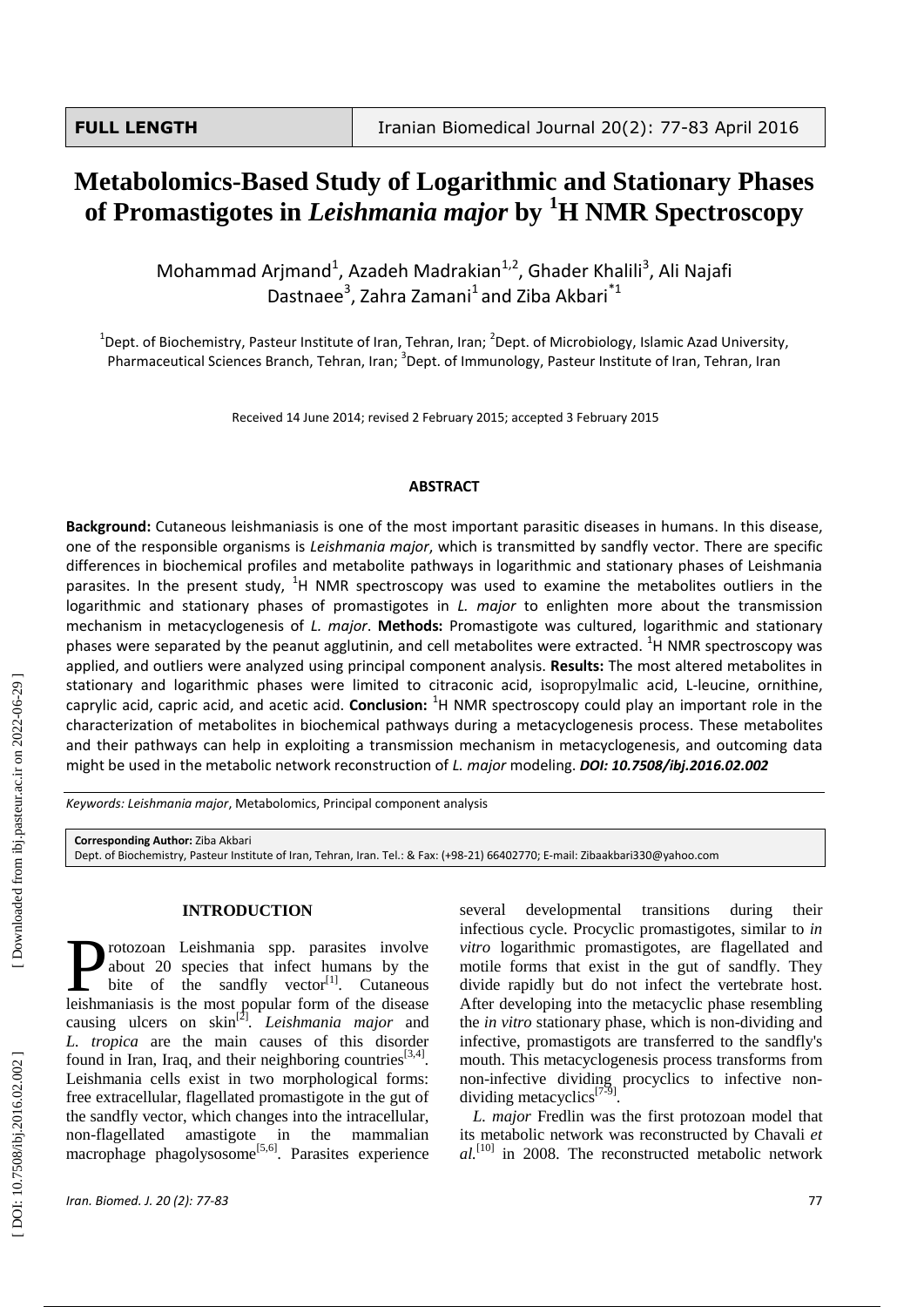contained 560 gene spanning , 36 chromosomes of the genome, 1112 reaction, and 1047 metabolites<sup>[10]</sup>. Since there is a lack of complete information on *L* . *major* proteins and metabolites, the reconstruction was mostly based on protein expression from *L*. *infantum* , which is a related Leishmania spp<sup>[11]</sup>. In 2007, Leifso et al.<sup>[11]</sup> reported that the stage-specific metabolism in amastigotes and promastigotes of *L. major*. They postulated that alcohol dehydrogenase enolase adenosine triphosphate synthase were preferentially expressed on promastigote stages while hexokinase was preferentially expressed in amastigotes. Alteration in enzyme level often function s as an intermediate step that lead s to functionally relevant variation at the metabolite level<sup>[12]</sup>.

Metabolomics is a new field in post -genomic era and analyze s the changes of the whole metabolome simultaneously in response to environmental or cellular changes<sup>[13]</sup>. It is also a method for the high-throughput identification and quantification of metabolites in the metabolome of the cells, tissues, and organisms<sup>[14]</sup>. Proton NMR spectroscopy is a powerful, simple, reproducible, reliable, and quantitatively accurate tool that is typically applied to acquire metabolomics data<sup>[15]</sup>. Direct analysis of cellular metabolome is being applied to get more information about metabolic pathways and has been extensively used in many organisms<sup>[16]</sup>. There are several examples of its application in analyzing the metabolome of pathogenic microorganisms<sup>[12]</sup>. Therefore, to know the gradual changes in enzyme expression or drug inhibition of a special pathway, the full understanding of Leishmania metabolism, by detailed analysis of metabolic networks in different phases, is needed. There are specific differences in biochemical characters and metabolite pathways in the two phases of procyclic and metacyclic biochemical pathways of *L. major*<sup>[17]</sup>, which annually causes 20,000 infection cases in Iran<sup>[18]</sup>.

Thus, in the present pilot study, we examined the metabolites outliers of procyclic and metacyclic phases to better enlighten the transmission mechanism in metacyclogenesis of *L. majo r*. In addition, the out coming data might be used in the metabolic network reconstruction of *L. major* modeling.

# **MATERIALS AND METHODS**

#### **Parasites**

The *L. major* promastigote (MRHO/IR/75/ER) was originally obtained from the infected BALB/c mice in Immunology Department of Pasture Institute of Iran (Tehran). The starting parasite inoculation was  $2\times10^6$ /ml. Promastigotes were adapted at 23-25°C in a Scheneider's medium (Invitrogen, [Carlsbad, USA](http://en.wikipedia.org/wiki/Carlsbad,_California) )

supplemented with 10% inactivated fetal calf serum, 2  $mM$ -Glutamine, 100µg/ml streptomycin, and 100 U/ml penicillin (all from Sigma, CA, USA). The promastigotes were incubated with medium refreshment intervals for 15 days and then transferred into two flasks. Each flask contained a total volume of 80 ml with a cell density of approximately  $14\times10^6$  viable cells/ml. Content of one flask was cultured for 5-7 days and represented as procyclic promastigote. The content of other flask was cultured from day15 to day 20 without adding fresh medum , and then metacyclic promastigotes were harvested. In the current study, the purification of metacyclic promastigotes was accomplished by agglutination with peanut agglutinin (PNA; Sigma, CA, USA)<sup>[19]</sup>. In brief, PNA was added to washed metacyclic promastigotes to a final concentration of 50  $\mu$ g/ml for 3×10<sup>8</sup> parasite/ml. In the next step, PNA<sup>-</sup> parasites (metacyclic promastigotes) were separated from agglutinated PNA<sup>+</sup> parasites (procyclic promastigotes) by centrifugation at  $200 \times g$  for 10 min. The non-agglutinated metacyclic promastigotes were then collected from the supernatant. Metacyclic and procyclic promastigotes were washed in PBS and collected by centrifugation at  $3500 \times g$  at  $4^{\circ}$ C for 20 min. Then the increased infectivity of the PNA -metacyclic promastigotes was tested in 10 BALB/c mice (6 –8 weeks old ). The animals were selected randomly and divided into two groups: one group received subcutaneous injections  $of 10<sup>6</sup>$  procyclic promastigotes, and the other group received  $10<sup>6</sup>$  metacyclic promastigotes in the left hind footpad<sup>[20,21]</sup>. The footpad inflammation of the two groups were measured weekly, and their sizes were defined as the mean of thickness and the width of footpad<sup>[20,21]</sup>. Ten samples, each containing  $6\times10^8$ promastigote/ml, were used for proton NMR spectroscopy from each phase.

# **Cell extraction for metabolite analysis**

In total,  $6\times10^8$  cell/mL were obtained from each vial, centrifuged at  $1000 \times g$  at  $4^{\circ}$ C for 15 min and washed twice with ice -cold normal saline. Chilled perchloric acid (1.8 M) was added to the cell suspension, vortexed and sonicated at  $4^{\circ}$ C for 5 min, followed by centrifugation at  $12000 \times g$  for 10 min at 4°C. The pH of the supernatant was adjusted to 6.8, and then the supernatant was kept on ice for one hour to allow precipitation of potassium perchlorate and finally centrifuged again. The supernatant was lyophilized and taken for NMR spectroscopy<sup>[22]</sup>.

# **<sup>1</sup>HNMR experiments**

Lyophilized powder samples (n=10) from each phase were resuspended in D <sup>2</sup>O with 0.2 mM trimethylsilyl propionate (Sigma, CA, USA) as the NMR chemical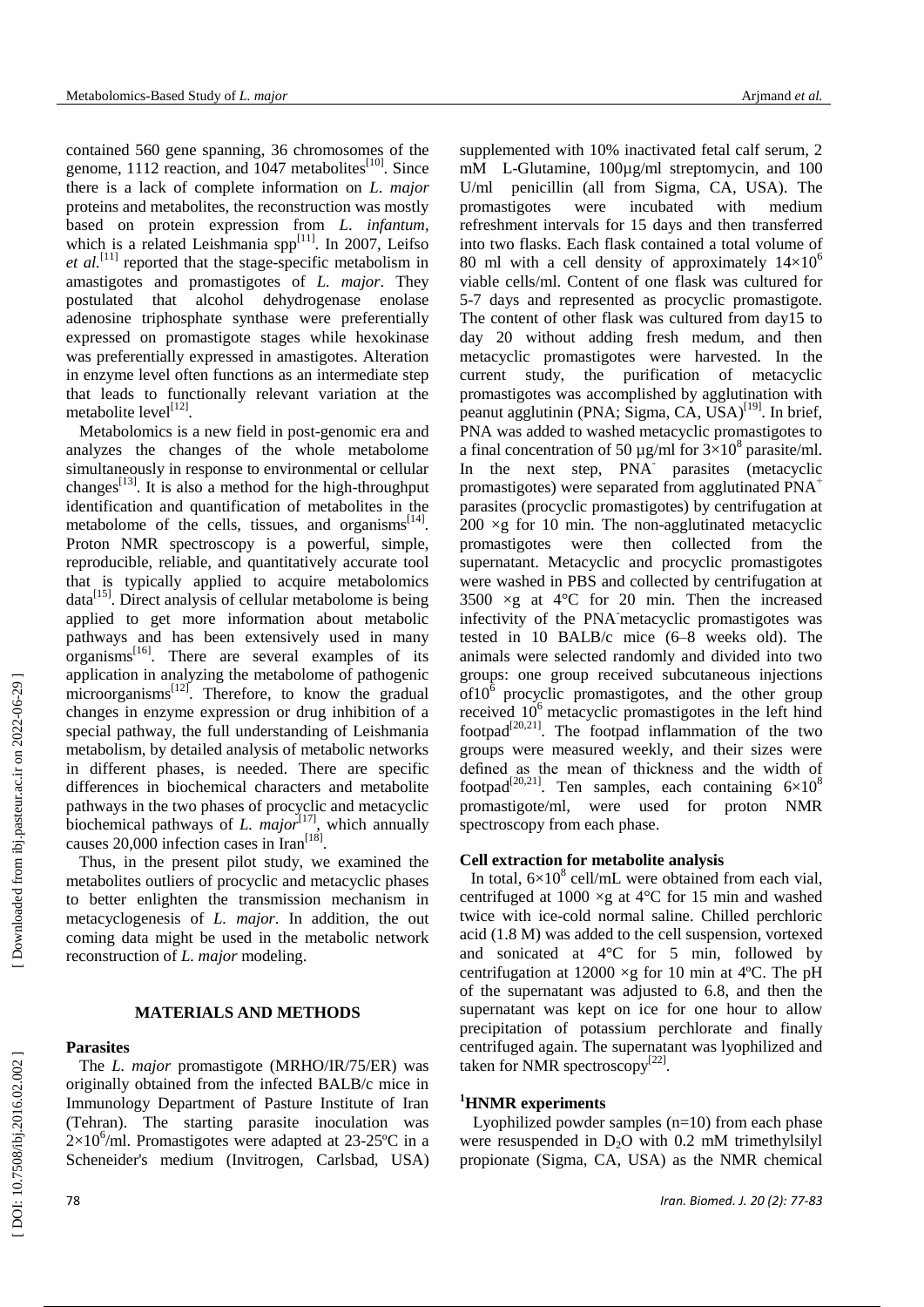shifts reference. Samples were centrifuged at 45 ,000  $\times$ g at 4°C for 20 min. The extracted samples were analyzed on a Bruker AV -500 NMR spectrometer with filed gradient operating at 500.13 MHz for proton observation at 298K. One-dimensional <sup>1</sup>H NMR spectra were obtained using a 10-μs pulse, 6009.6 Hz spectral width, 0.1 s mixing time, 3.0 s relaxation<br>delay, and 3000 transients with standard 1D NOESY (nuclear Overhauser spectroscopy) pulse sequence to suppress the residual water peak.

## **Data analysis**

The resulting NMR spectra were imported into MATLAB ( v.7.8.0.347) software and preprocessed with ProMetab software (version 1.1). Chemical shifts between 0 and 10 ppm were taken and normalized. Spectra were binned in 0.004 units , and water peak (4.7 ppm) was removed for data analysis<sup>[23]</sup>. Principal component analysis, which is an unsupervised pattern recognition method that convert s multidimensional data space into low dimensional model, was used. The spectral areas of above 6 ppm were removed. The outliers were identified, and the corresponding metabolite was extracted from metabolome database. Using Metabo Analyst 2.0 [\(www.Metaboanalyst.ca](http://www.metaboanalyst.ca/) ), biochemical pathways were also investigated.

### **RESULTS**

Results from the present study showed that many metabolites pathways, influenced by Leishmania cell differentiations, were altered. The comparison of the metabolites patterns in stationary and logarithmic phases is depicted in Figure 1.

The PCA results ( Table 1) showed that PCA1 and PCA2 contain 89.09% of data cumulations. Outliers were separated by the help of loading plots (Fig. 2). Metabolic pathways relating to these separated metabolites were studied using Metabo Analyst 2.0 Database. Most altered metabolic pathways in stationary and logarithmic phases are shown in Table 2. Processing and analyzing the data using the above mentioned database showed about 17 metabolic pathways that have one to three metabolites concentration changes in the logarithmic and stationary phases. Figure 3 also shows a summary of pathway analysis in these two phases , indicating the importance of pathways according to the degree of centrality.

## **DISCUSSION**

*L. major* metabolism is remarkably complex and unique in their capability for polycistronic transcription<sup>[24]</sup>, the presence of kinetoplast DNA, glycosome, acidocalcisome, flagellar compartments<sup>[25]</sup>, and the occurrence of fatty acid synthesis mechanism. Chavali and coworkers $^{[10]}$  reported that 12% of singlegene knockout in the *L. major* network are lethal and 10% are growth -reducing factors, which control the metabolism network of growth in parasites. Focusing on the metabolic cause of pathogenicity of *L.* major promastigotes, H<sup>1</sup>NMR spectroscopy of the logarithmic and stationary phases showed that there are



**Fig. 1.** Superimposed 500 MHz H1NMR spectra of logarithmic and stationary phases of *L. major* <sup>1</sup>H NMR. Metabolites were assigned to resonances within the aliphatic regions (-0.05-9.5 ppm) of the NMR spectra. Trimethylsilyl propionate was used as the internal standard for chemical shift calibration.

 [\[ DOI: 10.7508/ibj.2016.02.002 \]](http://dx.doi.org/10.7508/ibj.2016.02.002) [\[ Downloaded from ibj.pasteur.ac.ir on 202](http://ibj.pasteur.ac.ir/article-1-1581-en.html)2-06-29 ]

DOI: 10.7508/ibj.2016.02.002

[Downloaded from ibj.pasteur.ac.ir on 2022-06-29]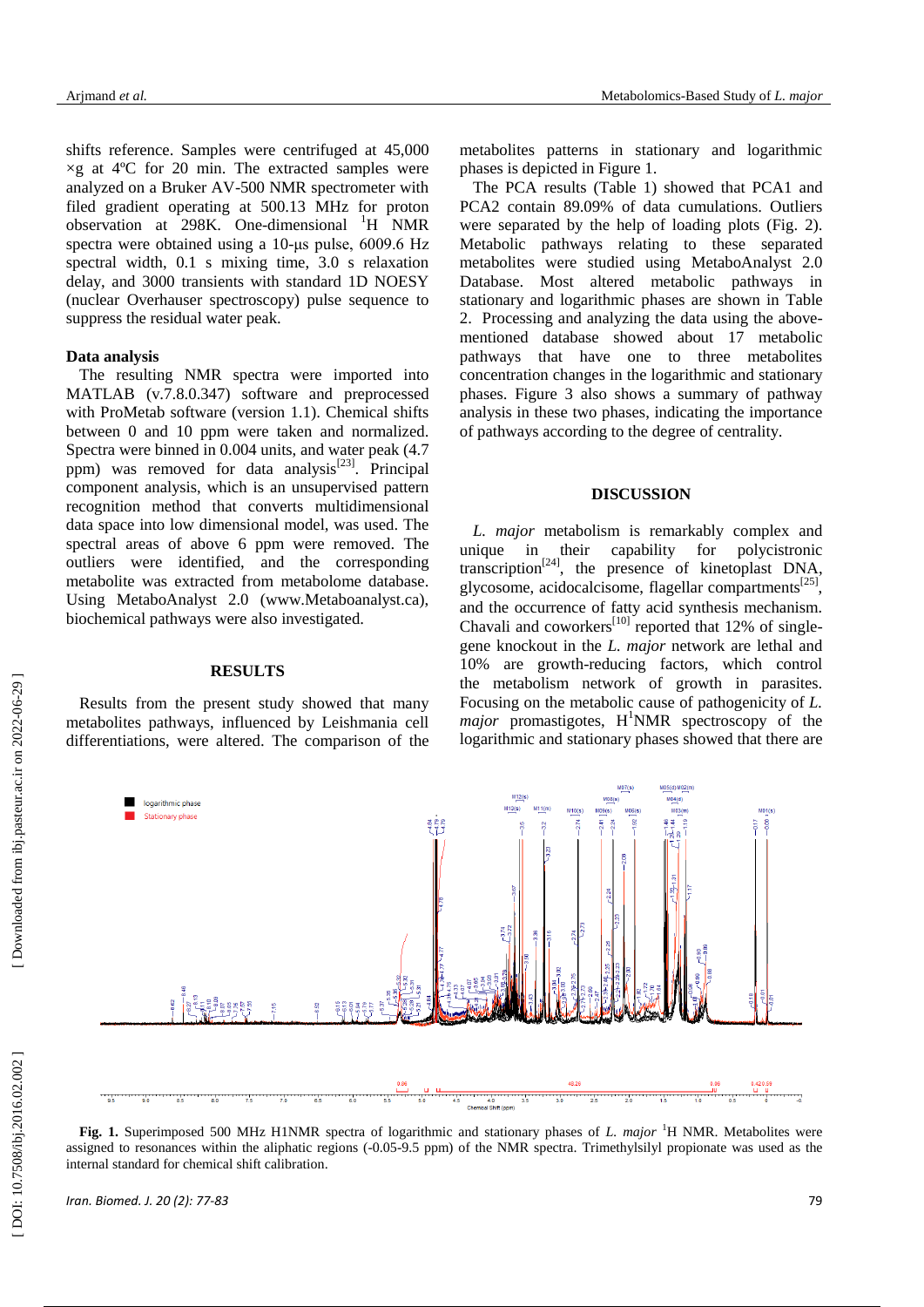| $\pm$ where $\pm$ , $\pm$ throupon component and $\pm$<br>Eigen values<br>Matrix trace $= 1020.00$ |            |       |  |        |  |  |  |  |  |
|----------------------------------------------------------------------------------------------------|------------|-------|--|--------|--|--|--|--|--|
|                                                                                                    |            |       |  |        |  |  |  |  |  |
|                                                                                                    | 567.490310 | 55.64 |  | 55.64  |  |  |  |  |  |
| 2                                                                                                  | 341.223104 | 33.45 |  | 89.09  |  |  |  |  |  |
| 3                                                                                                  | 111.286586 | 10.91 |  | 100.00 |  |  |  |  |  |
| 4                                                                                                  | 0.000000   | 0.00  |  | 100.00 |  |  |  |  |  |

 **Table 1.** Principal component analysis

PCA1 (axis1) vs. PCA2 (axis2) contain 89% matrix information. PCA, principal component analysis

variations in some levels of individual metabolites. According to obtained *P* values (Table 2), Valine, leucine and isoleucine biosynthesis, pyruvate metabolism, glutathione metabolism, fatty acid biosynthesis, and sulfur metabolism are the most important pathways changed between these two phases. Leishmania parasites are auxotrophic for many amino acids and use the essential amino acids from their growth medium. Amino acids can also be used as major energy sources by Leishmania parasite<sup>[26]</sup>. It can be considered that amino acids play a key role in the Krebs cycle and eventually in NADH and ATP production. In the current study, the major alterations of amino acids in the procyclic and metacyclic phases of promastigotes are confined to three metabolites, named citraconic acid, isopropylmalic acid, and Lleuceine ,in valine, leucine, and isoleucine biosynthesis pathway, respectively. The investigation of branched amino acids in leishmania by Ginger *et al*.<sup>[27]</sup> revealed that the metabolism of these ketogenic amino acids prepare substrates for TCA cycle and energy supply forthe cells. Also, studies have indicated that the uptake rate of glucose and amino acids in the logarithmic phase is higher than the stationary phase of Leishmania<sup>[28,29]</sup>. Therefore, it is likely that in our investigation, the production of NADH during amino acid metabolism of valine, leucine , and isoleucine can partly satisfy the demand for energy source in the procyclic phase of promastigotes. Furthermore, these changes are due to the reduction in the catabolism level of enzymes. It has been reported that the rate of catabolism of amino acids by washed cells is decreased by increasing culture age, through reduction in the catabolism of enzyme level<sup>[30]</sup>.

The Leishmania parasite is motile and divide s rapidly in the logarithmic phase<sup>[31]</sup>; therefore, it is [delineated](http://www.thefreedictionary.com/delineate) that this phase is more energy dependent than the stationary phase. Also, according to the result of Louassini *et al.*<sup>[32]</sup>, in the logarithmic phase, the parasite consumes an important quantity of glucose throughout glycolysis, with pyruvate as the end

product. Thus, regarding the increase of glucose consumption in the logarithmic phase $^{[28]}$ , it can be concluded that pyruvate metabolism pathway of this phase is more active than the stationary phase. Our results showed alteration in isopropylmalic acid and acetate in pyruvate metabolism. Tracking of [pyruvate](http://scholar.google.com/scholar?q=Pyruvate+metabolism+in++KEGG+pathway++database&hl=en&as_sdt=0&as_vis=1&oi=scholart&sa=X&ei=qEzNVJn6MtbWau3pgoAL&ved=0CBoQgQMwAA)  metabolism in KEGG pathway database indicated that isopropylmalic acid, which is produced from acetyl-CoA, can change to acetate. Castilla *et al.*<sup>[33]</sup> demonstrated that in high-glucose medium, both promastigotes and amastigotes consume glucose and oxidize it to succinate, acetate, alanine, and  $CO<sub>2</sub>$ . In addition, Blum<sup>[28]</sup> and Castilla *et al.*<sup>[33]</sup> demonstrated that the alteration in the acetate is due to the increase in the consumption of glucose in the logarithmic phase, which is in consistent with our results.

Ornithine is a central part of the urea cycle for the disposal of excess nitrogen derived from amino acids together with ascorbic acid, and can act as the intermediate metabolite of the glutathione pathway. Our findings showed that glutathione profile alteration



**Fig. 2.** Loading plot  $(PCA_1vs.PCA_2)$ . Axis was rotated for factor matching, and each circle shows specific binned chemical shift.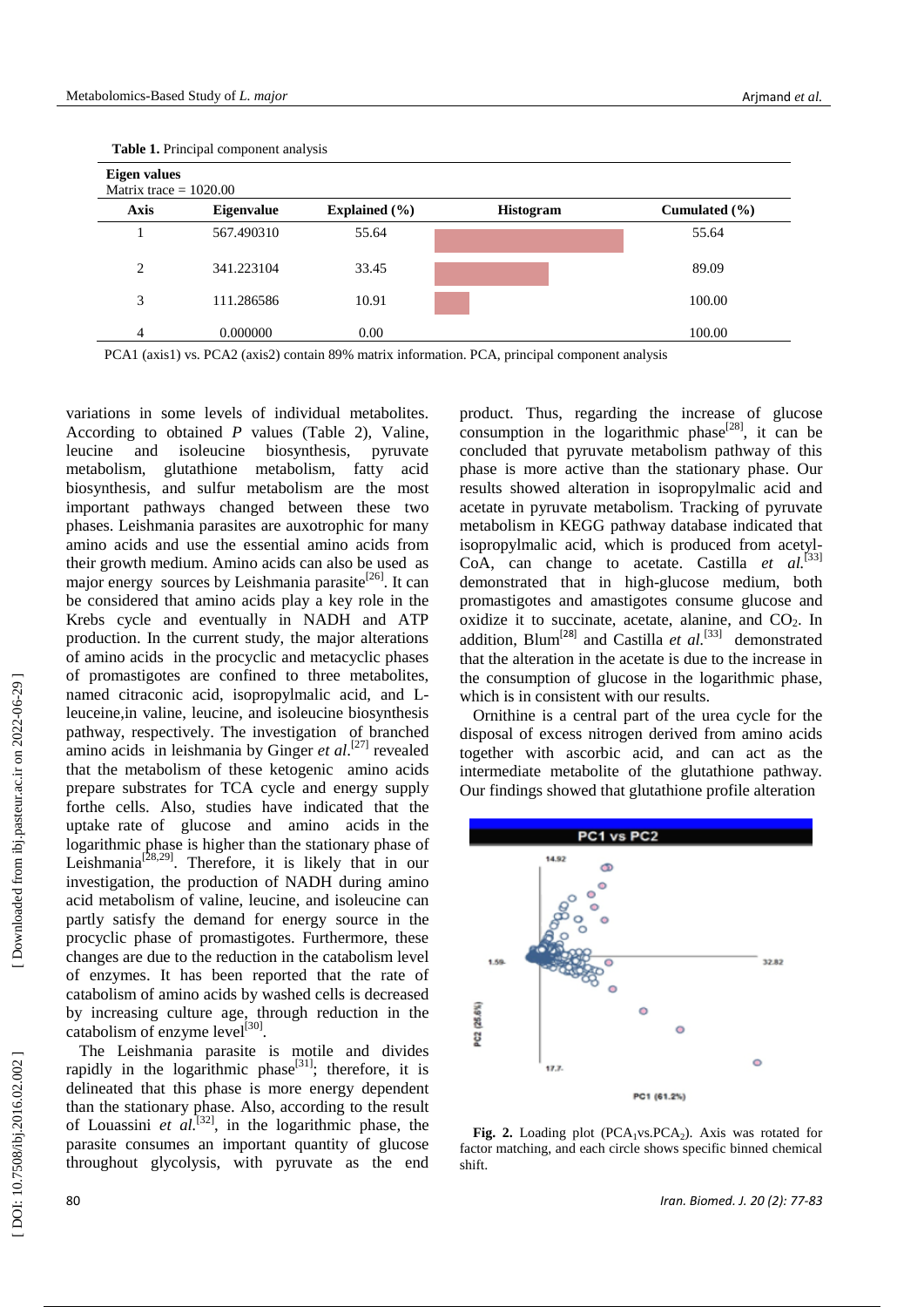| Metabolic pathway                            | <b>Metabolite</b>                               | Total | <b>Hits</b> | Raw p    | <b>FDR</b> |  |  |  |  |
|----------------------------------------------|-------------------------------------------------|-------|-------------|----------|------------|--|--|--|--|
| Valine, leucine, and isoleucine biosynthesis | Citraconic acid, isopropylmalic acid, L-leucine | 27    |             | 0.000068 | 0.005      |  |  |  |  |
| Pyruvate metabolism                          | Acetic acid, isopropanol                        | 32    | ↑           | 0.004560 | 0.171      |  |  |  |  |
| Glutathione metabolism                       | Ascorbic acid, ornithine                        | 38    | ↑           | 0.006400 | 0.171      |  |  |  |  |
| Fatty acid biosynthesis                      | Caprylic acid, capric acid                      | 49    | ↑           | 0.010500 | 0.210      |  |  |  |  |
| Sulfur metabolism                            | Acetic acid                                     | 18    |             | 0.058400 | 0.709      |  |  |  |  |

 **Table 2.** Results from the pathway analysis in stationary and logarithmic phases

Total, the total number of compounds in the pathway; Hits, the actually matched number from the user uploaded data; Raw p, the original *P* value calculated from the enrichment analysis; FDR (false discovery rate), the *P* value adjusted using FDR.

is confined to two metabolites, ornithine and ascorbic acid. It is also of interest that *L . major* uses ascorbic acid in defense against oxidative stress<sup>[34]</sup>. In the current study, the apparent alteration in two metabolites might be the result of high demand for amino acid as a source of energy and also due to the increase of oxidative stress in the active state of the logarithmic phase.

As promastigotes age and /or transform into amastigotes<sup>[35]</sup>, fatty acids serve as highly important energy sources and the rate of oxidation of fatty acids by *L. major* promastigotes increases with culture  $age^{[28]}$ . Denny and Smith<sup>[36]</sup> have confirmed that differentiation from procyclic to metacyclic promastigotes of leishmania can involve changes in membrane lipid composition. There are alteration s in the distribution of lipophosphoglycan in to lipid rafts. Silva *et al.*<sup>[37]</sup> study revealed that the metacyclic



**Fig. 3.** Summary of pathway analysis in stationary and logarithmic phases according to the degree of centrality.

*Iran. Biomed. J. 20 (2): 77* **-83** 81

Phase in comparison with the procyclic phase of promastigotes has lower levels of unsaturated fatty acids, which is decrease d in membrane fluidity in this stage. In the present study, caprylic and capric acid s in fatty acid biosynthesis have shown changes between two phases of promastigotes. These two acid s are considered as medium -chain saturated [fatty acids](http://en.wikipedia.org/wiki/Fatty_acid#Length_of_free_fatty_acid_chains) and account for 65% and 35% of the composition of medium-chain triglycerides<sup>[38]</sup>, which are the sources of abundant and rapidly available energy in the leishmania parasite<sup>[28]</sup>. Blum *et al.*<sup>[28]</sup>investigated the rate of oxidation of short, medium, and long -chain fatty acids by stationary and logarithmic phase s of *L. major*. Their results disclosed that the stationary phase promastigotes oxidized some saturated fatty acids (such as medium -chain fatty acids) three -four -fold faster than the logarithmic phase in the medium to induce oxidative phosphorylation in glycosomes and mitochondria and finally gain energy in these stages. Therefore, it can be postulated that caprylic acid and capric acid have an important role in the stationary phase of *L. major* metabolic network, and our results are in consistent with those data .

The current study indicates the alteration of acetate metabolite in the sulfur metabolism pathway as well. Some amino acids contain different levels of sulfur that finally could degrade to acetate by a simple hydrolysis of the thioester bond<sup>[39]</sup>. In *Trypanosome brucei*, acetate, which is produced from glucose and threonine amino acid in the mitochondrion, is synthetically essential to feed the necessary fatty acid biosynthesis and ATP production through the acetate shuttle. This shuttle has been recently described in the procyclic form of the parasite in insect<sup>[40]</sup>. Therefore, the utilization of high glucose, which is correlated with acetate production in this pathway and the presence of acetate shuttle in the procyclic phases, could be considered as a factor that makes acetate to be alter ed more in the logarithmic phase than stationary phase of promastigotes.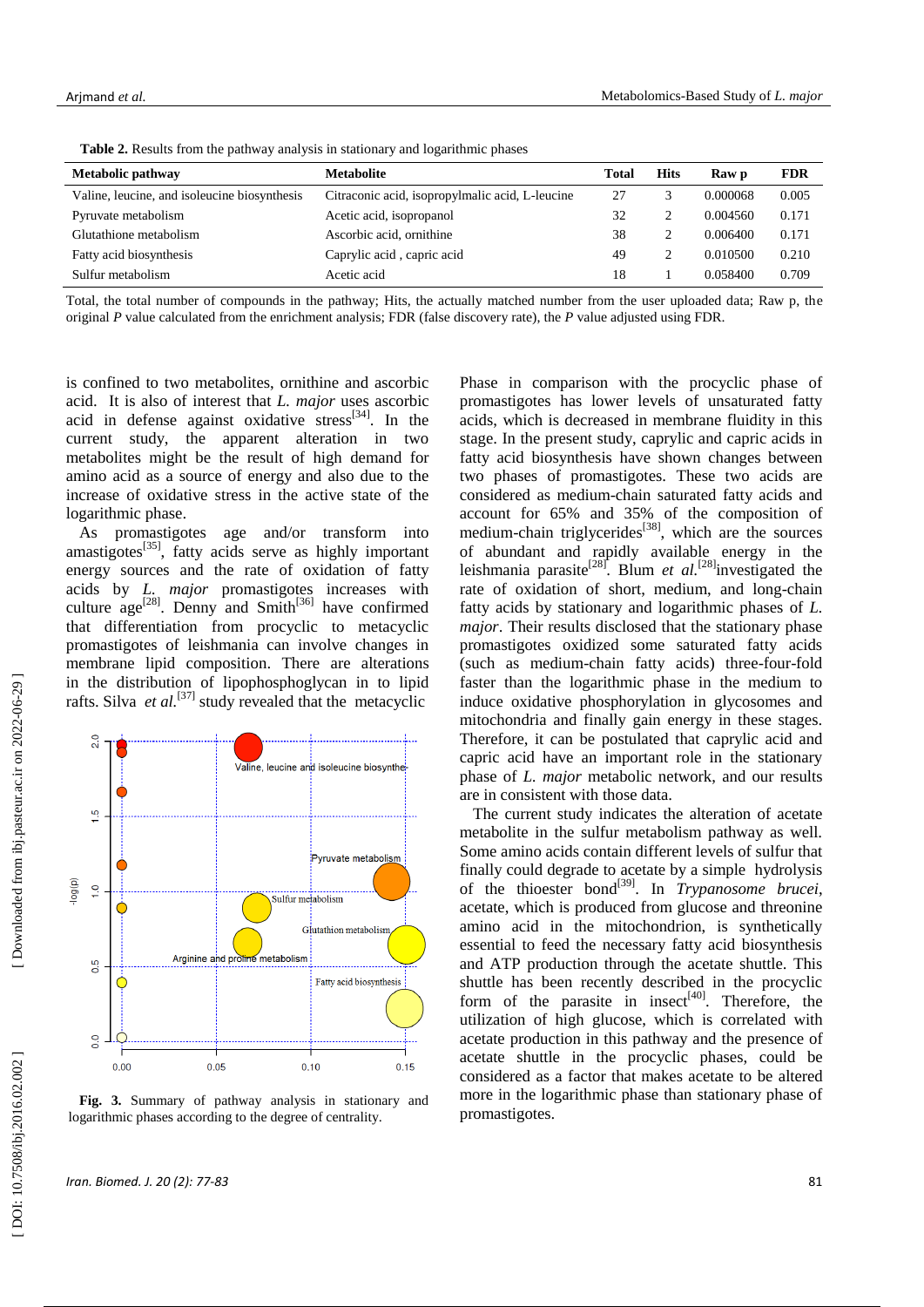Overall, our findings show how the application of metabonomic s approaches can play an important role in the characterization of biochemical pathways in different stages of promastigotes by identifying metabolites outliers in infective and non -infective forms of the promastigote in *L. major*. It could be concluded that the main sources of the energy backbone are affected by promastigotes differentiations in the metacyclogenesis process , and these metabolic outliers could be used in coming *in silico* metabolic modeling and gene knockout.

## **ACKNOWLEDGEMENTS**

T he present work has been financially supported by Pasteur Institute of Iran , project number 610.

**CONFLICT OF INTEREST.** None declared.

#### **REFERENCES**

- 1 . Dujardin JC. Structure, dynamics and function of Leishmania genome: Resolving the puzzle of infection, genetics and evolution? *Infection, genetics and evolution* 2009; **9**(2): 290 -297 .
- 2. . Barrett MP, Croft SL. Management of trypanosomiasis and leishmaniasis. *British medical bulletin* 2012; **104**: 175 -196.
- 3. . Talari SA, Talaei R, Shajari G, Vakili Z, Taghavi ardakani A. Childhood cutaneous leishmaniasis: report of 117 cases from Iran. *The Korean journal of parasitology* 2006; **44**(4): 355-360.
- 4 . Dowlati Y. Cutaneous leishmaniasis: clinical aspect. *Clinics in dermatology* 1996; **14**(5): 425 -431 .
- 5 . Sacks D, Kamhawi S. Molecular aspects of parasite vector and vector - host interactions in leishmaniasis 1. *Annual reviews in microbiology* 2001; **55**(1): 453 -483 .
- 6 . Daba S, Mansour N, Youssef F, Shanbaky N, Shehata M, El Sawaf B. Vector -host -parasite inter -relationships in leishmaniasis. III. Impact of blood meal from natural vertebrate hosts on the survival and the development of *Leishmania infantum* and *L. major* in P*hlebotomus langeroni* (Diptera: Psychodidae). *The journal of the Egyptian Society of Parasitology* 1997; **27**(3): 781 -794 .
- 7 . Rogers M, Chance M, Bates P. The role of promastigote secretory gel in the origin and transmission of the infective stage of *Leishmania mexicana* by the sandfly *Lutzomyia longipalpis* . *Parasitology* 2002; **124**(05): 495 -507 .
- 8 . Gossage SM, Rogers ME, Bates PA. Two separate growth phases during the development of Leishmania in sand flies: implications for understanding the life cycle. *The international journal for parasitology* 2003; **33**(10): 1027 -1034 .
- 9 . Bahrami S, Hatam G, Razavi M, Nazifi S. *In vitro*  cultivation of axenic amastigotes and the comparison of

antioxidant enzymes at different stages of *Leishmania tropica* . *Tropical biomedicine* 2011; **28**(2): 411 -417 .

- 10 . Chavali AK, Whittemore JD, Eddy JA, Williams KT, Papin JA. Systems analysis of metabolism in the pathogenic trypanosomatid *Leishmania* major. *Molecular systems biology*  2008; **4**: 177 .
- 11 . Leifso K, Cohen -Freue G, Dogra N, Murray A, McMaster WR. Genomic and proteomic expression analysis of Leishmania promastigote and amastigote life stages: The Leishmania genome is constitutively expressed. *Molecular and biochemical parasitology* 2007; **152**(1): 35 -46 .
- 12 . Scheltema RA, Decuypere S, T'Kindt R, Dujardin JC, Coombs GH, Breitling R. The potential of metabolomics for Leishmania research in the post genomics era. *Parasitology* 2010; **137**(9): 1291 -1302 .
- 13 . Fernie AR, Trethewey RN, Krotzky AJ, Willmitzer L. Metabolite profiling: from diagnostics to systems biology. *Nature reviews molecular cell biology* 2004; **5**(9): 763 -769 .
- 14 . Villas ‐Bôas SG, Mas S, Åkesson M, Smedsgaard J, Nielsen J. Mass spectrometry in metabolome analysis. *Mass spectrometry reviews* 2005; **24**(5): 613 -646 .
- 15 . Duarte IF. Following dynamic biological processes through NMR -based metabonomics: A new tool in nanomedicine? *Journal of controlled release* 2011; **153**(1): 34 -39 .
- 16 . Arjmand M, Akbari Z, Taghizadeh N, Shahbazzadeh D, Zamani Z. NMR -based metabonomics survey in rats envenomed by *Hemiscorpius lepturus* venom. *Toxicon*  2015; **94**: 16 -22 .
- 17 . Poorman AE, Janovy Jr J. Temperature and metabolism in Leishmania: II. Aldolase in *L. adleri*, *L. donovani*, *L. mexicana*, and *L. tarentolae* . *Experimental parasitology*  1969; **26**(3): 329 -335 .
- 18 . Mohebali M. Visceral leishmaniasis in Iran: review of the epidemiological and clinical features. *Iranian journal of parasitology* 2013; **8**(3): 348 -358 .
- 19 . Da Silva R, Sacks D. Metacyclogenesis is a major determinant of Leishmania promastigote virulence and attenuation. *Infection and immunity* 1987; **55**(11): 2802 - 2806 .
- 20 . Alves C, Corte -Real S, Bourguignon S, Chaves C, Saraiva E. *Leishmania amazonensis*: early proteinase activities during promastigote -amastigote differentiation *in vitro* . *Experimental parasitology* 2005; **109**(1): 38 -48 .
- 21 . Mojtahedi Z, Clos J, Kamali -Sarvestani E. *Leishmania major*: Identification of developmentally regulated proteins in procyclic and metacyclic promastigotes. *Experimental parasitology* 2008; **119**(3): 422 -429 .
- 22 . Gupta N, Goyal N, Singha UK, Bhakuni V, Roy R, Rastogi AK. Characterization of intracellular meta bolites of axenic amastigotes of *Leishmania donovani*  by 1H NMR spectroscopy. *Acta tropica* 1999; **73**(2): 121 -133 .
- 23 . Viant MR. Improved methods for the acquisition and interpretation of NMR metabolomic data. *Biochemical and biophysical research communications* 2003; **310**(3): 943 -948 .
- 24 . Campbell DA, Thomas S, Sturm NR. Transcription in